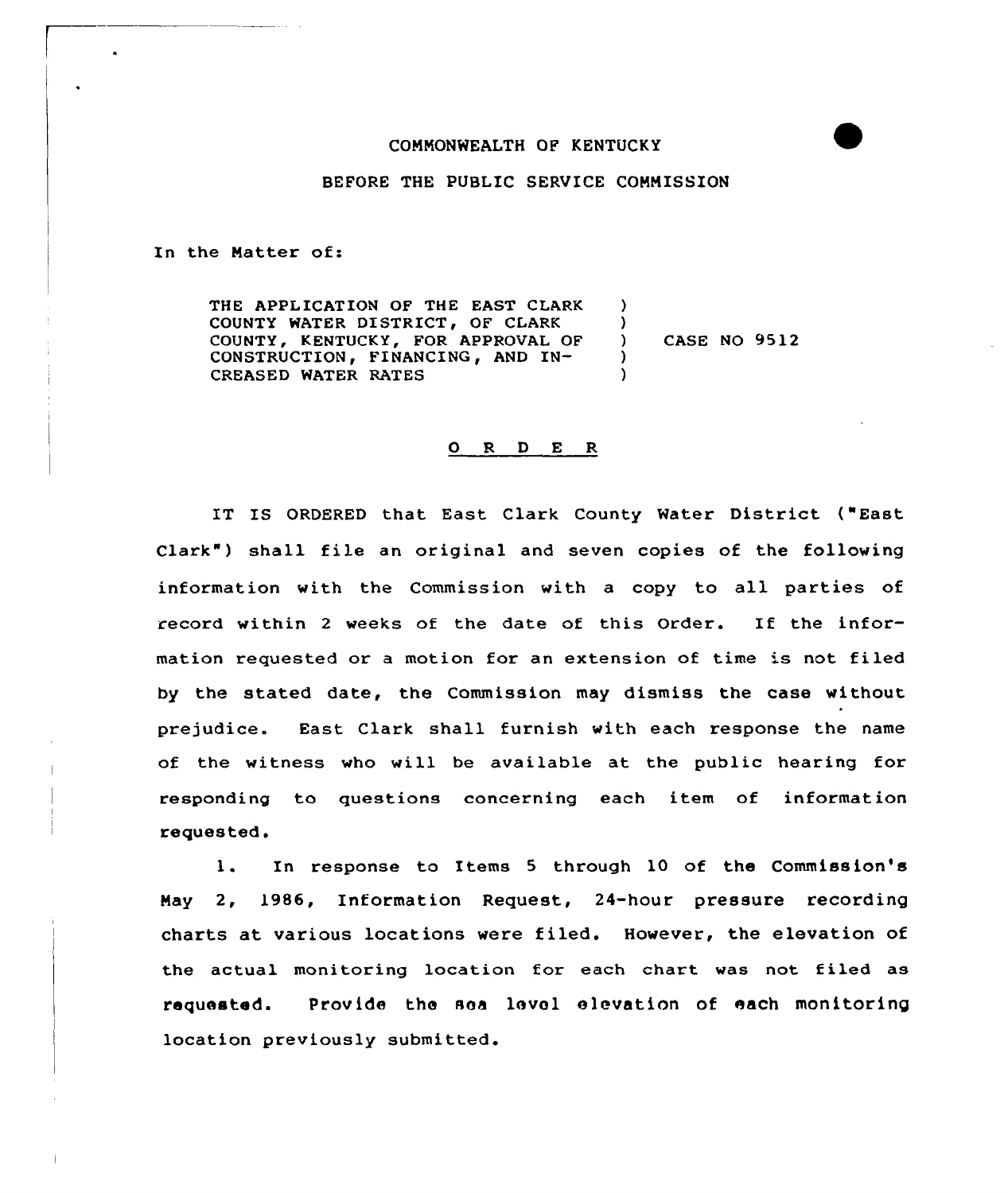2. In response to Items 15 and 16 of the Commission's May 2, 1986, Information Request, the Clark County court orders describing East Clark's boundaries were filed. In addition, it was stated that East Clark's boundaries vere also described in its tariff sheets. Upon reviev of this information, the tariff sheets list territory exemptions that are not included in the court orders. In addition, the map depicts East Clark's boundaries as those described by the tariff sheet and not by the court orders. Provide clarification concerning the discrepancy between the two descriptions. Also provide the appropriate Clark County court orders which describe al1 of the exemptions as mentioned in the tariff sheets.

#### Bond Resolution

3. The new bond issues have quoted interest rates of ll 3/8 percent and <sup>9</sup> 1/8 percent. If the Farmers Home Administration ("FmHA"} purchases the bonds, vill the interest rates still be ll 3/8 percent and 9 1/8 percent? Explain vhy or why not.

Pollow-up to Information Order Dated Nay 2, 1986

# Water Purchase Agreement:

4. Explain and provide the calculations which support the statement that the difference between the purchase price for the bulk water stations, \$4,253.00, and the total payment after 10 years,  $$6,338.20$ , a difference of  $$2,085.20$ , represents an 8 percent interest rate.

FmHA Letter of Conditions, Amendments 1 and 2:

5. Provide an explanation as to the nature and purpose of the CDBG Grant. In the explanation, include the terms of the

 $-2-$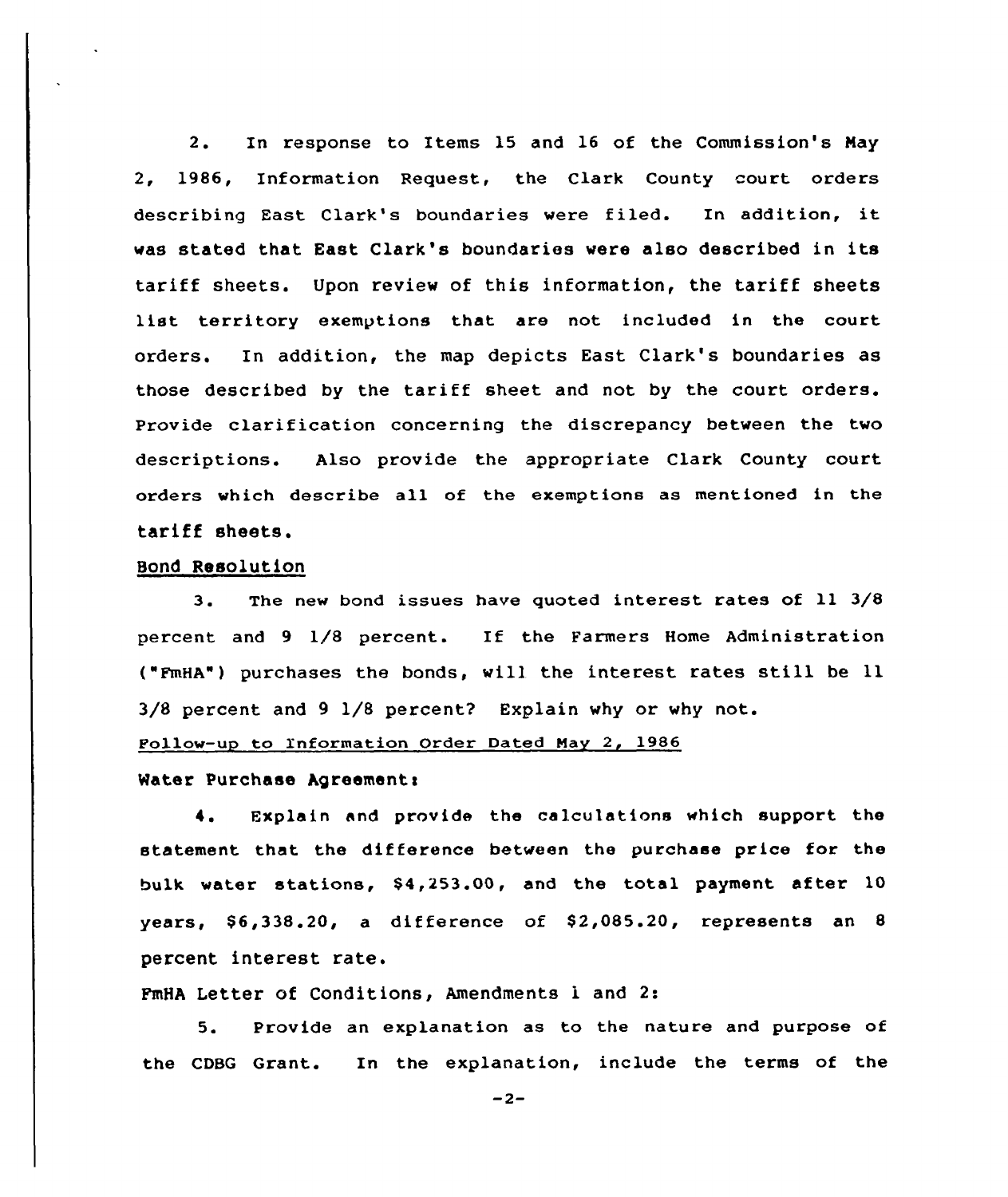grant, identify the grant administrator and primary recipient, the duration of the grant, when the grant monies were first used, and a general description of who is eligible for assistance. Also explain why in Amendment 1 the Administrative Cost of \$18,354 was included as part of the financing package and the Tap-On Assistance of \$18,900 was not shown as part of the applicant assistance.

Exhibits <sup>N</sup> and P:

6. Provide <sup>a</sup> pro forma computation of the PSC Assessment Tax utilizing the instructions in KRS 278.130.

7. Explain how <sup>a</sup> 50-year life for the Phase II assets was arrived at. Also indicate the sources of information used in the determination.

1985 Annual Report — Operation and Maintenance Expenses:

8. Provide a breakdown of the legal services provided by the legal counsel, whose expenses were classified as "Miscellaneous General Expenses". Also explain why such legal charges were not reported in Account No. 923--Outside Services Employed. Revenue Requirements:

9. In Exhibit W, Bond Resolution Article 5, Section 501, East Clark covenants that the revenues of the system will be adequate to cover operating and maintenance expenses, principal, and interest Payments. East Clark also covenants that revenues will not be reduced below 120 percent of the average annual debt service requirements for principal and interest on the outstanding bonds payable . Explain how the revenue requirements as calculated

 $-3-$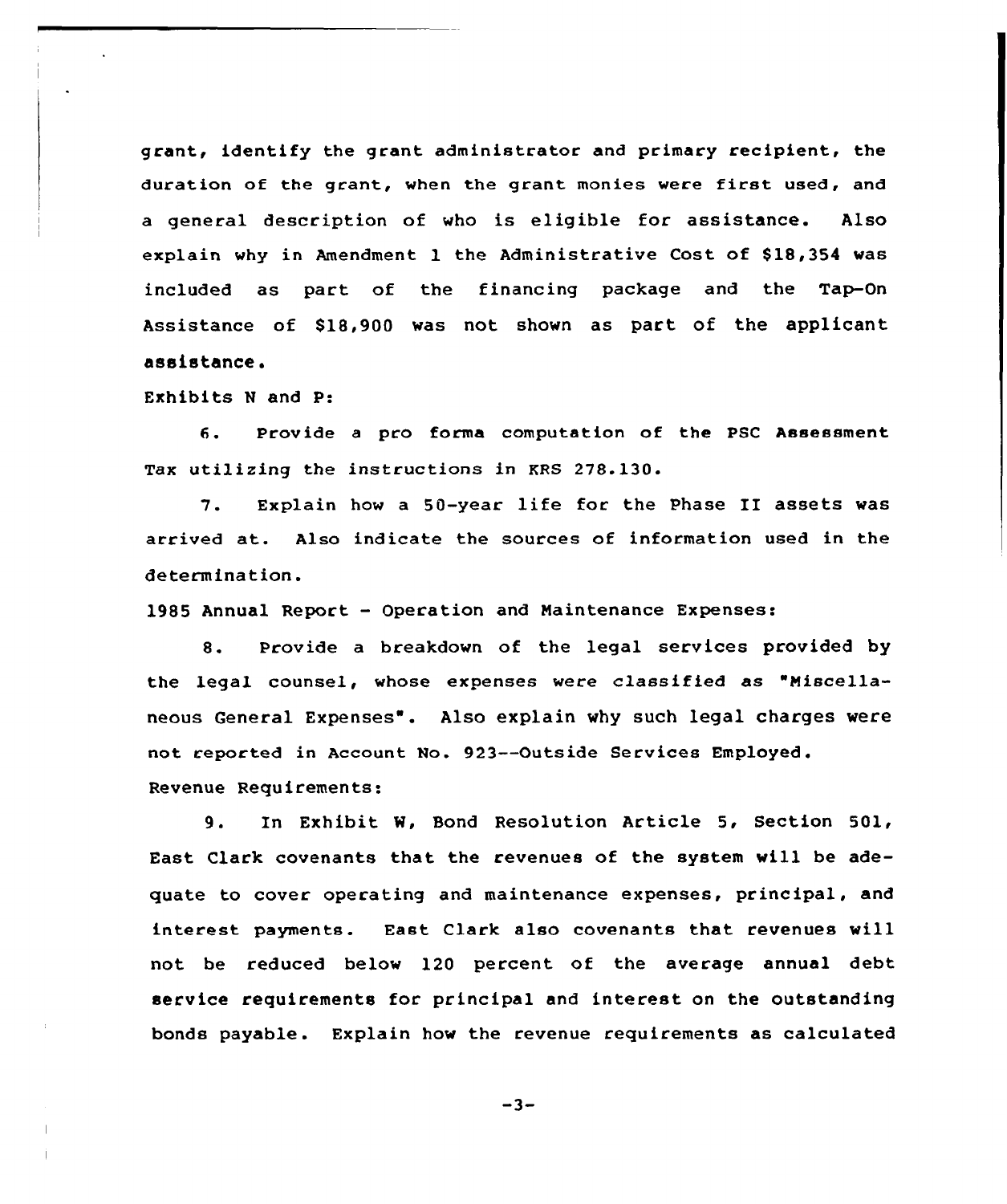by East Clark are adequate, given the requirements of the Bond Resolution.

Hew Customers:

10. Provide the estimates for water consumption for the Trapp Elementary School.

Clarifications to Responses:

The following questions were asked in the Commission's Information Request dated Hay 2, 1986; however, these points were omitted either by oversight or because the questions lacked clarity. Provide the necessary responses:

ll. In Amendment 2, the cost breakdown changed from the breakdown provided in Amendment 1. Provide an explanation as to why the following cost components changed:

a. Development Costs increased \$233,600.

b. Land and Rights dropped out of the breakdown.

c. Legal Costs decreased \$15,500.

d. Engineering and Inspection Costs increased \$ 30,000.

e. Contingency provisions decreased \$14,700.

12. Provide a brief explanation of what each of the following funds is used for:

a. Sinking Fund.

b. Depreciation Reserve Fund.

c. Phase II Project Fund.

13. Has notice of the proposed increase in tap fee from \$300 to \$400 been given2 Provide a copy of the notice.

14. The number of anticipated new customers has been increased from 136 to 151 in the Hay 12, 1986, FmHA Letter of

 $-4-$